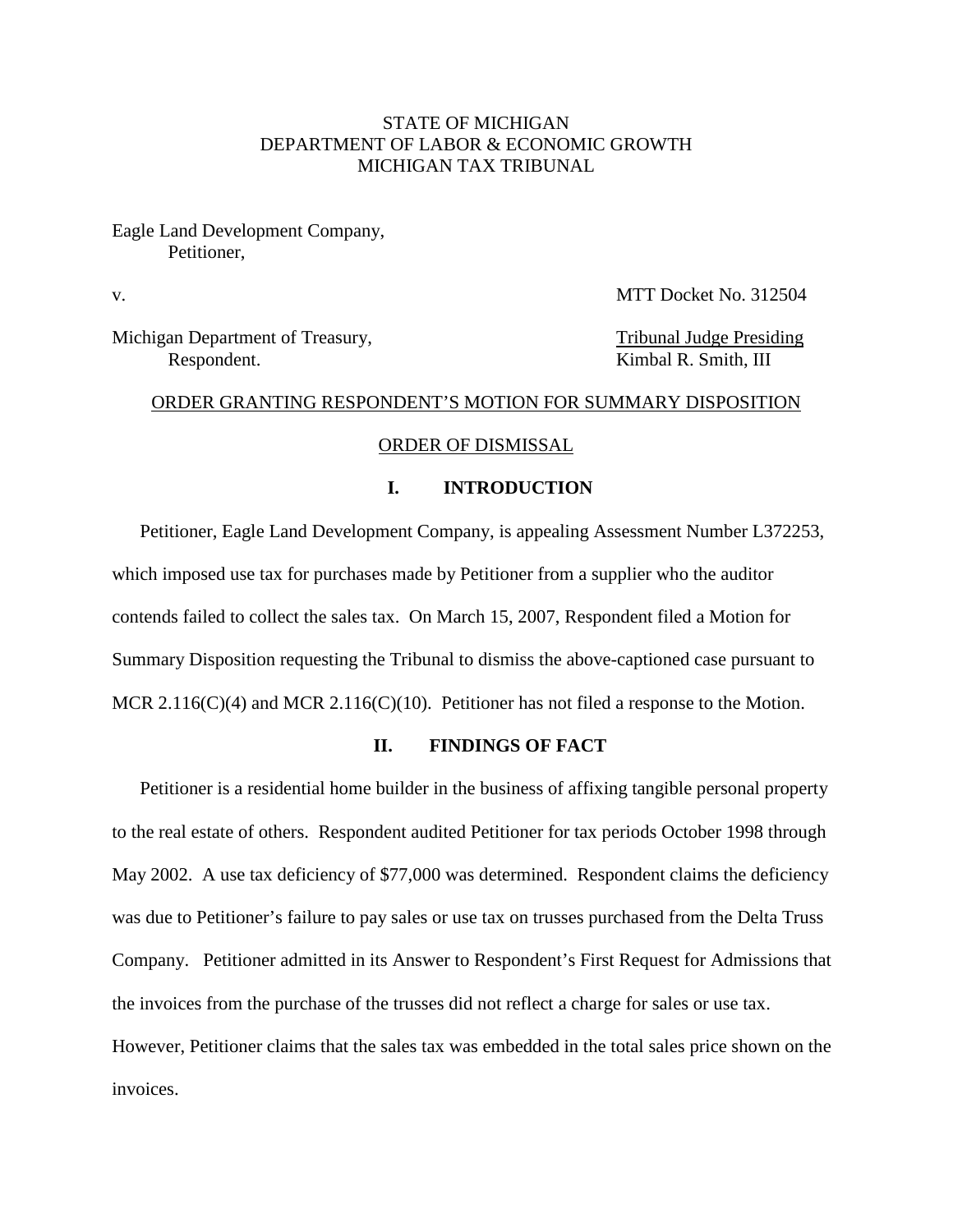Respondent issued Final Assessment L372253 against Petitioner on December 13, 2004. The Assessment included assessments of \$77,000 use tax, \$19,251 penalty, and statutory interest. Petitioner admits to owing \$12,139 of the use tax assessed in Final Assessment L372253. On February 3, 2005, Petitioner made a payment of \$3,943.05 on the Final Assessment L372253.

#### **III. RESPONDENT'S CONTENTIONS**

Respondent makes two alternative arguments in support of its Motion. First, Respondent argues that the Tribunal lacks subject matter jurisdiction and should dismiss this case pursuant to MCR 2.116(C)(4) because Petitioner did not pay the uncontested portion of its tax assessment prior to filing its petition, as required under MCL 205.22(1). Second, Respondent argues that there are no genuine issues of material fact, and therefore the Tribunal should dismiss this case under MCR 2.116(C)(10).

#### **IV. APPLICABLE LAW**

Respondent moves for summary disposition pursuant to MCR 2.116( $C$ )(4). This statute states that a Motion for Summary Disposition is appropriate where the "...court lacks jurisdiction of the subject matter." MCR 2.116(C)(4). When presented with a motion for summary disposition pursuant to MCR 2.116(C)(4), the Tribunal must consider any and all affidavits, pleadings, depositions, admissions, and documentary evidence submitted by the parties. MCR  $2.116(G)(5)$ . In addition, the evidence offered in support of or in opposition to a party's motion will only be considered to the extent that the content or substance would be admissible as evidence to establish or deny the grounds stated in the motion. MCR 2.116( $G$ )(6). A motion for summary disposition pursuant to MCR 2.116( $C$ )(4) is appropriate where the plaintiff has failed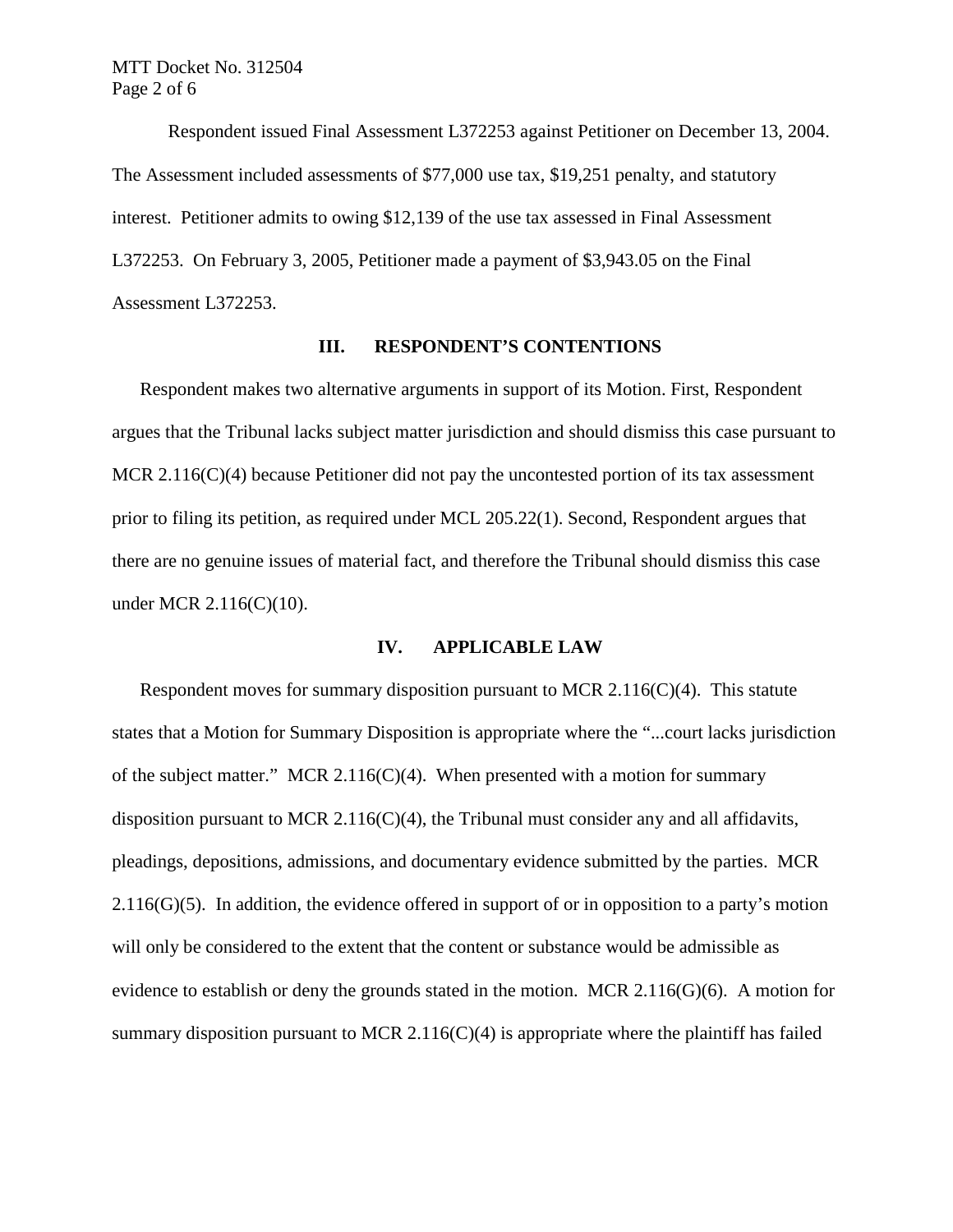# MTT Docket No. 312504 Page 3 of 6

to exhaust administrative remedies. *Citizens for Common Sense in Government v Attorney* 

*General*, 243 Mich App 43; 620 NW2d 546 (2000). Furthermore:

A motion under MCR 2.116(C)(4), alleging that the court lacks subject matter jurisdiction, raises an issue of law. The issue of subject matter jurisdiction may be raised at any time, even for the first time on appeal. *McCleese v Todd*, 232 Mich App 623, 627; 591 NW2d 375 (1998) ("Lack of subject matter jurisdiction may be raised at any time."); *Phinney v Perlmutter*, 222 Mich App 513, 521; 564 NW2d 532 (1997) ("Although the jurisdictional issue here was never resolved by the trial court, a challenge to subject-matter jurisdiction may be raised at any time, even for the first time on appeal."). When a court lacks jurisdiction over the subject matter, any action it takes, other than to dismiss the case, is absolutely void. *McCleese*, 232 Mich App at 628; 591 NW2d at 377. The trial court's determination will be reviewed de novo by the appellate court to determine whether the pleadings demonstrate that the defendant was entitled to judgment as a matter of law, or whether affidavits and other proofs show that there was no genuine issue of material fact. *See Cork v Applebee's of Michigan*, *Inc*, 239 Mich App 311; 608 NW2d 62 (2000) ("When reviewing a motion for summary disposition under MCR 2.116(C)(4), we must determine whether the pleadings demonstrate that the defendant was entitled to judgment as a matter of law or whether the affidavits and other proofs show that there was no genuine issue of material fact."); *Walker v Johnson & Johnson Vision Products*, *Inc*, 217 Mich App 705; 552 NW2d 679 (1996); *Faulkner v Flowers*, 206 Mich App 562; 522 NW2d 700 (1994); *Department of Natural Resources v Holloway Construction Co*, 191 Mich App 704, 478 NW2d 677 (1991).

1 Longhofer, Michigan Court Rules Practice § 2116.12, p 246A.

Respondent also moves for summary disposition pursuant to MCR 2.116(C)(10). In *Occidental Dev LLC v Van Buren Twp*, MTT Docket No. 292745 (March 4, 2004), the Tribunal stated "[a] motion for summary disposition under MCR 2.116(C)(10) tests the factual support for a claim and must identify those issues regarding which the moving party asserts there is no genuine issue of material fact." Under subsection (C)(10), a motion for summary disposition will be granted if the documentary evidence demonstrates that there is no genuine issue of material fact, and the moving party is entitled to judgment as a matter of law. *Smith* v *Globe Life Insurance*, 460 Mich 446, 454-455; 597 NW2d 28 (1999). In the event, however, it is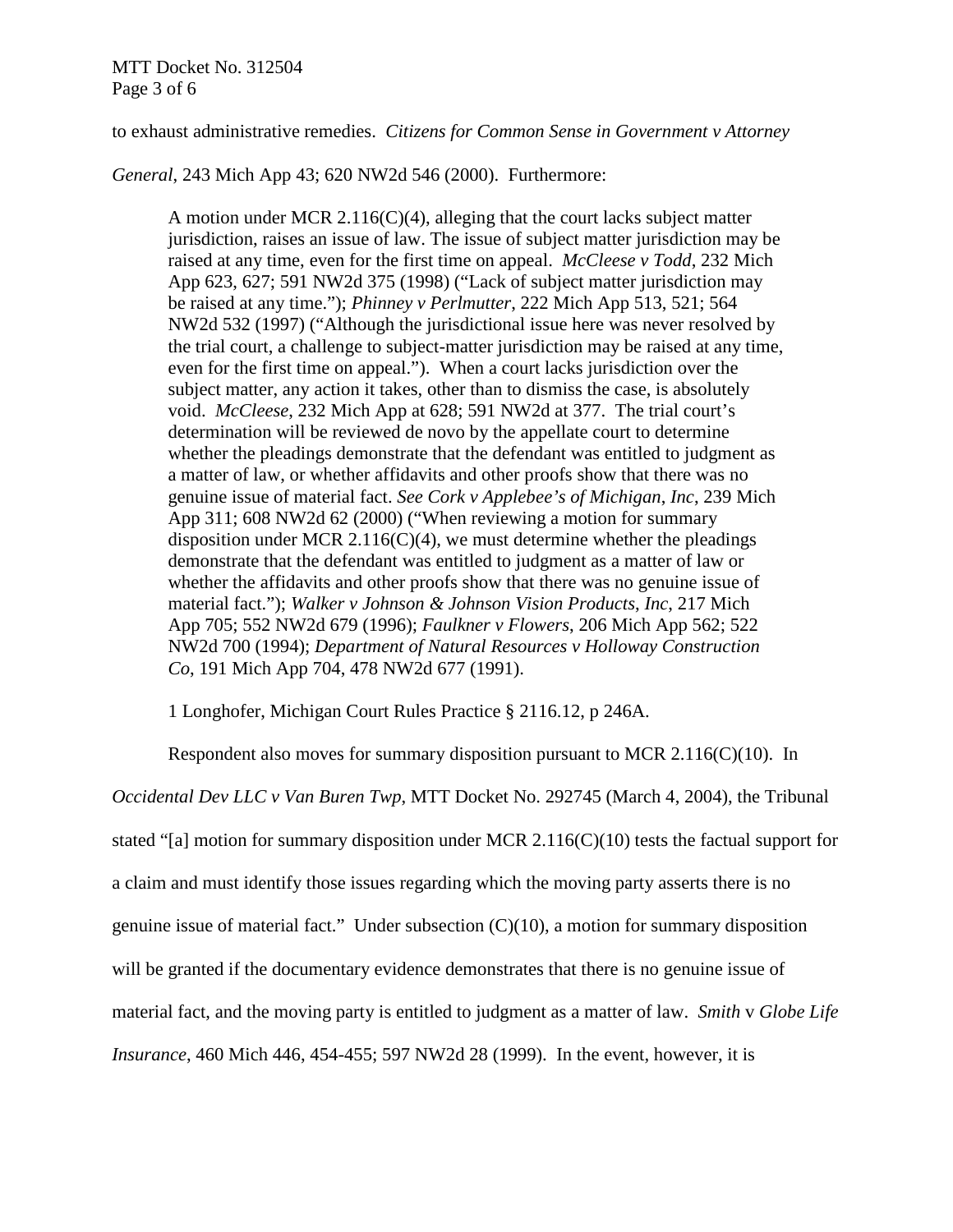#### MTT Docket No. 312504 Page 4 of 6

determined that an asserted claim can be supported by evidence at trial, a motion under subsection (C)(10) will be denied. *Arbelius* v *Poletti*, 188 Mich App 14; 469 NW2d 436 (1991).

The Michigan Supreme Court has established that a court must consider affidavits, pleadings, depositions, admissions, and documentary evidence filed by the parties in the light most favorable to the non-moving party. *Quinto* v *Cross & Peters Co*, 451 Mich 358, 362-63; 547 NW2d 314 (1996) (citing MCR 2.116(G)(5)).The moving party bears the initial burden of supporting his position by presenting his documentary evidence for the court to consider. *Neubacher* v *Globe Furniture Rentals*, 205 Mich App 418, 420; 522 NW2d 335 (1994). The burden then shifts to the opposing party to establish that a genuine issue of disputed fact exists. *Id.* Where the burden of proof at trial on a dispositive issue rests on a nonmoving party, the nonmoving party may not rely on mere allegations or denials in pleadings, but must go beyond the pleadings to set forth specific facts showing that a genuine issue of material fact exists. *McCart* v *J Walter Thompson*, 437 Mich 109, 115; 469 NW2d 284 (1991). If the opposing party fails to present documentary evidence establishing the existence of a material factual dispute, the motion is properly granted. *McCormic* v *Auto Club Ins Ass'n*, 202 Mich App 233, 237; 507 NW2d 741 (1992).

#### **V. CONCLUSIONS OF LAW**

This Tribunal has carefully considered Respondent's Motion for Summary Disposition under the criteria for MCR 2.116( $C$ )(4) and (10), and based on the pleadings and other documentary evidence filed with the Tribunal, determines that granting Respondent's Motion is appropriate.

With respect to Respondent's first argument, Petitioner has admitted that \$12,139.00 of the \$77,000.00 assessment at issue is valid and uncontested. MCL 205.22(1) requires that "[t]he uncontested portion of an assessment, order, or decision shall be paid as a prerequisite to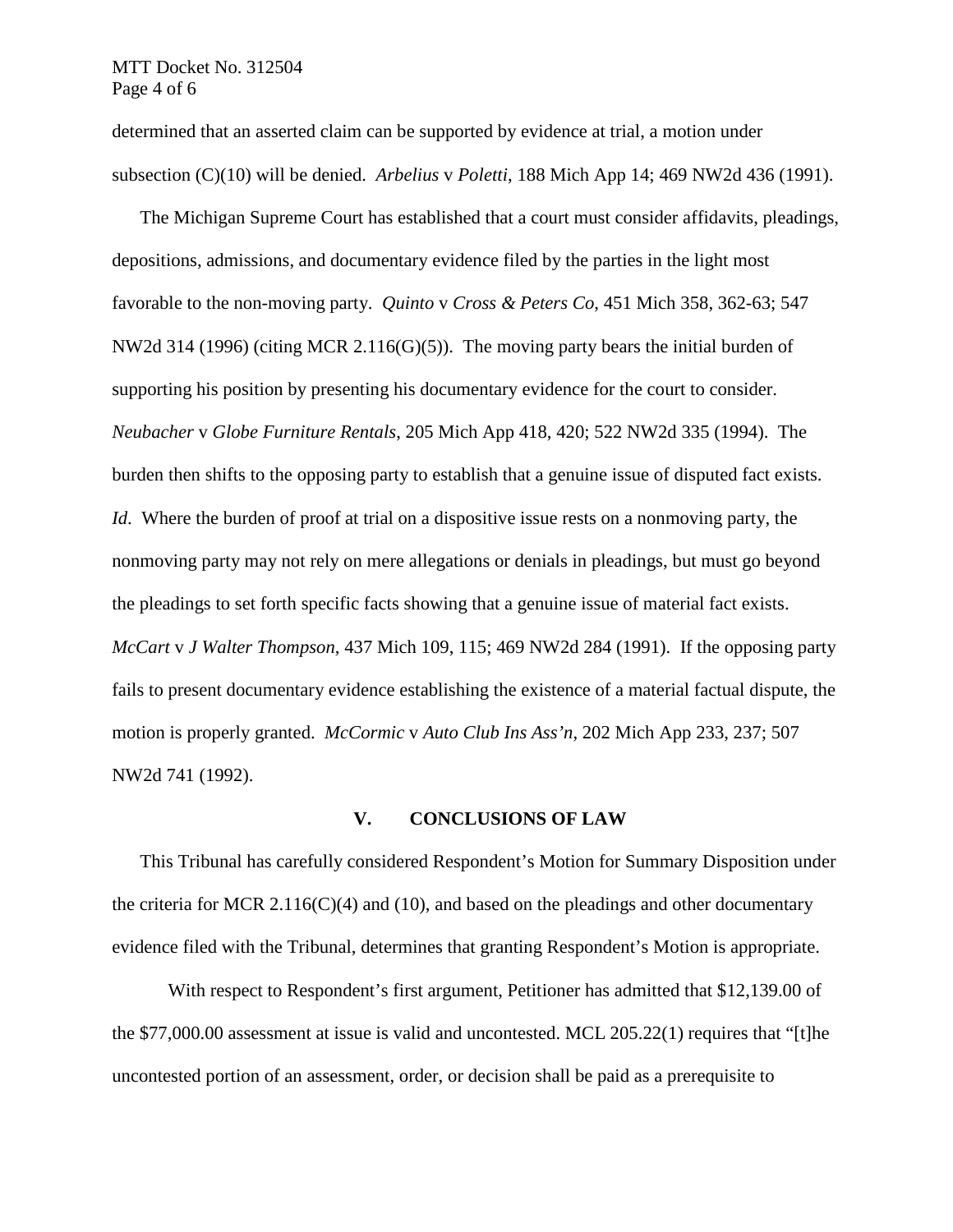## MTT Docket No. 312504 Page 5 of 6

appeal." The Michigan Court of Appeals upheld this statute in *Heraud v Department of Treasury*, 118 Mich App 65, 70; 324 NW2d 535, 537 (1982). The Court noted that "if a taxpayer chooses to proceed in the tax tribunal, only that part of the assessment which is undisputed need be paid in order to contest the assessment."

Petitioner filed a letter of appeal on December 23, 2004 and a Petition on January 26, 2005. According to tax records provided by Respondent, Petitioner made a partial payment of \$3,943.05 on February 4, 2005. The remaining uncontested amount of tax was not paid prior to the letter of appeal or petition being filed with the Tribunal. Therefore, the issue is whether the payment of the undisputed amount of tax is a jurisdictional requirement. The Tribunal finds that this is a jurisdictional requirement and the Tribunal does not have subject matter jurisdiction over the matter.

The Tribunal's conclusion is supported by a recent Court of Appeals decision in *April D Toaz v Department of Treasury*, \_\_\_ Mich App \_\_\_; \_\_\_ NW2d \_\_\_ (2008). In *Toaz*, the petitioner paid only a portion of an uncontested amount of income tax, owed for tax year 2001, when she filed her petition for review of the final assessment with the Tribunal. Respondent moved for summary disposition, pursuant to MCR 2.118 $(C)(4)$ , arguing the Tribunal lacked jurisdiction over the matter because petitioner failed to pay the undisputed portion of the tax under MCL 205.22. *Id*. The Court of Appeals affirmed the Tribunal's conclusion that it lacked subject matter jurisdiction over the matter since the petitioner failed to pay the undisputed amount of income tax prior to appeal.

Therefore, the Tribunal concludes that it lacks subject matter jurisdiction over the abovecaptioned case and granting Respondent's Motion, pursuant to MCL  $2.116(C)(4)$ , is appropriate.